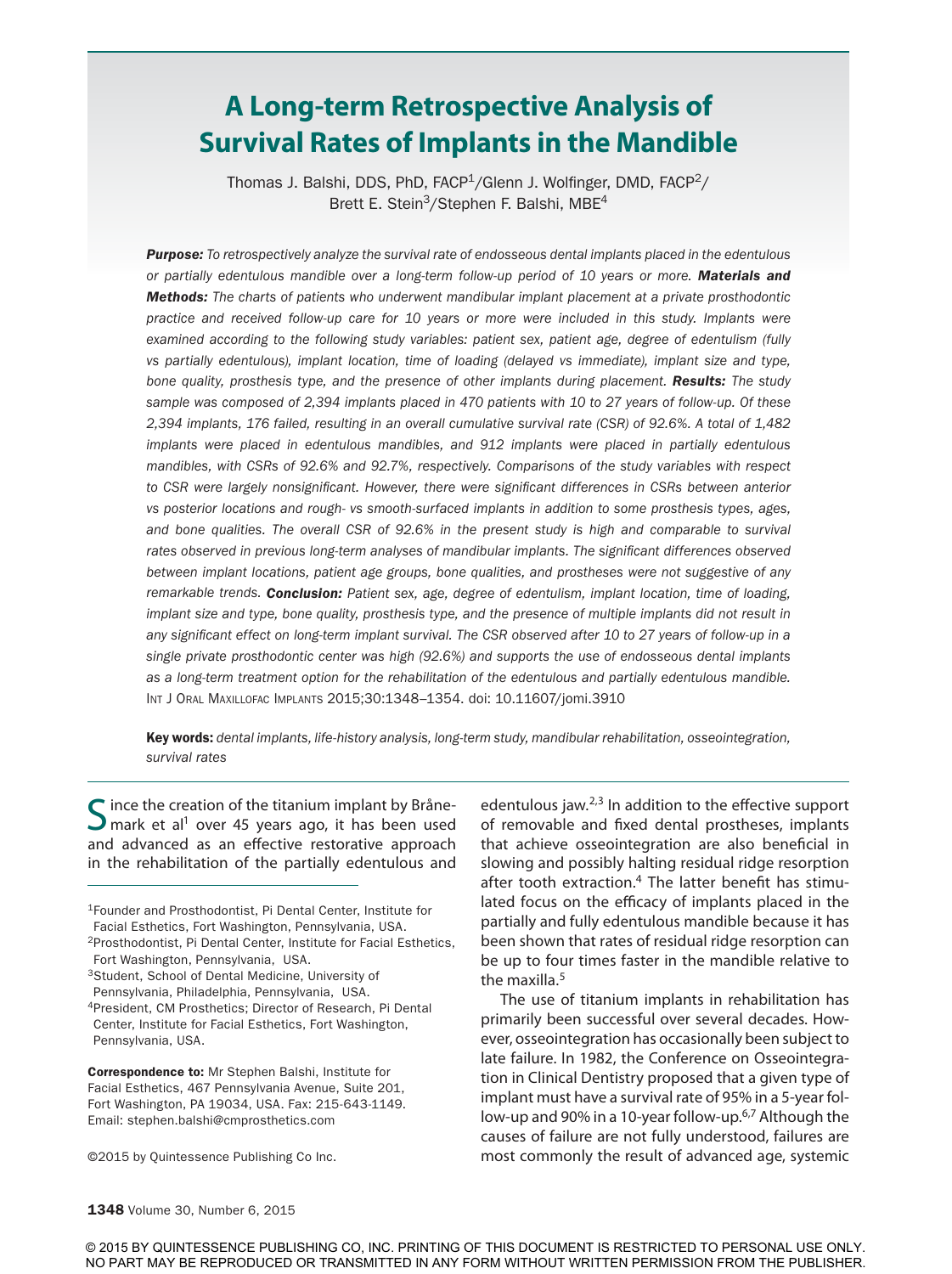disease, compromised oral hygiene, and surgical complications.7 Health complications of particular concern include osteoporosis, diabetes, smoking, and alcohol consumption.8 In an early retrospective study, Adell et al<sup>9</sup> reported cumulative survival rates (CSRs) of 86% for implants in the mandible and 78% in the maxilla for observation periods of up to 15 years. Advances in surgical techniques and implant types have resulted in reports of higher long-term survival rates of 95% in the mandible and 87% in the maxilla.<sup>10</sup> In the mandible, there is also potential for varying success of posterior and anterior osseointegrated implants. Possible factors influencing success include an increased progression of residual ridge resorption in an inferior-anterior direction in the edentulous mandible<sup>5</sup> relative to the partially dentate mandible and prosthetic limitations of the posterior jaw. $11$  Studies show similar survival rates for Brånemark system implants placed in fully edentulous<sup>12</sup> and partially edentulous mandibles<sup>13</sup>; anterior and posterior mandibular implants show survival rates above 95%.11,14

When considering the type and timing of an implant-supported prosthesis, it has also been shown that both immediate and delayed loading of endosseous implants have resulted in high success rates that are comparable.15 Similarly, the type of prosthesis in fully edentulous<sup>16</sup> and partially edentulous<sup>17</sup> mandibles has not been shown to affect implant survival rates. However, in a study by Bryant et al<sup>16</sup> on the effect of prosthesis type on implant survival in the edentulous mandible, the authors suggest that prosthesis design, rather than type, might influence implant survival because of variations in prosthesis maintenance.

The promise of the osseointegrated implant in rehabilitating the partially and fully edentulous jaw is supported by numerous retrospective studies that have reported success rates above 90% in the mandible.9,10,18–22 Although the successes of mandibular implants in 5-year and 10-year follow-up studies are numerous, reports of follow-up beyond 10 years are lacking in the literature.

The purpose of this retrospective study was to examine, after follow-up periods of 10 years or more, the survival of Brånemark system endosseous dental implants placed in the mandible to better understand trends in the long-term life history of the implant and to investigate potential factors that may contribute to implant failure.

## MATERIALS AND METHODS

#### Study Design/Sample

The charts of patients who underwent mandibular implant placement at a prosthodontic private practice

# Table 1 Life History Analysis

|                 |                 |                |                          | <b>Survival</b> | <b>Cumulative</b><br><b>survival</b> |
|-----------------|-----------------|----------------|--------------------------|-----------------|--------------------------------------|
| <b>Period</b>   | <b>Implants</b> |                | <b>Failures Inactive</b> | rate $(\%)$     | rate $(\%)$                          |
| $0-3$ mo        | 2,394           | 34             | 0                        | 98.6            | 98.6                                 |
| $3-6$ mo        | 2,360           | 64             | $\mathbf 0$              | 97.3            | 95.9                                 |
| $6-9$ mo        | 2,296           | 8              | 0                        | 99.7            | 95.6                                 |
| $9-12$ mo       | 2,288           | 3              | $\overline{0}$           | 99.9            | 95.4                                 |
| 1 y             | 2,285           | 4              | 0                        | 99.8            | 95.3                                 |
| 2y              | 2,281           | 10             | $\mathbf 0$              | 99.6            | 94.9                                 |
| 3y              | 2,271           | 9              | 0                        | 99.6            | 94.5                                 |
| 4y              | 2,262           | $\overline{4}$ | $\overline{0}$           | 99.8            | 94.3                                 |
| 5у              | 2,258           | 5              | 0                        | 99.8            | 94.1                                 |
| 6y              | 2,253           | $\overline{4}$ | $\overline{O}$           | 99.8            | 93.9                                 |
| 7y              | 2,249           | 4              | 0                        | 99.8            | 93.8                                 |
| 8 y             | 2,245           | 1              | $\mathbf 0$              | 100.0           | 93.7                                 |
| 9ν              | 2,244           | 3              | 0                        | 99.9            | 93.6                                 |
| 10 y            | 2,241           | 3              | 333                      | 99.9            | 93.5                                 |
| 11y             | 1,905           | 3              | 271                      | 99.8            | 93.4                                 |
| 12y             | 1,631           | 1              | 225                      | 99.9            | 93.3                                 |
| 13y             | 1,405           | 4              | 207                      | 99.7            | 93.1                                 |
| 14y             | 1,194           | $\mathbf{1}$   | 129                      | 99.9            | 93.1                                 |
| 15y             | 1,064           | 2              | 147                      | 99.8            | 93.0                                 |
| 16y             | 915             | $\overline{1}$ | 120                      | 99.9            | 93.0                                 |
| 17 <sub>v</sub> | 794             | 4              | 110                      | 99.5            | 92.8                                 |
| 18 y            | 680             | $\overline{2}$ | 117                      | 99.7            | 92.7                                 |
| 19 <sub>y</sub> | 561             | 0              | 157                      | 100.0           | 92.7                                 |
| 20y             | 404             | $\overline{O}$ | 86                       | 100.0           | 92.7                                 |
| 21y             | 318             | 2              | 85                       | 99.4            | 92.6                                 |
| 22y             | 231             | 0              | 63                       | 100.0           | 92.6                                 |
| 23y             | 168             | 0              | 96                       | 100.0           | 92.6                                 |
| 24 y            | 72              | 0              | 23                       | 100.0           | 92.6                                 |
| $\geq$ 25 y     | 49              | 0              | 49                       | 100.0           | 92.6                                 |

(PI Dental Center, Institute for Facial Esthetics, Fort Washington, Pennsylvania, USA) were examined. Patients with follow-up periods of 10 years or longer were selected for this study to examine the long-term outcomes of implant placement in partially or completely edentulous mandibles. Implants placed in patients who underwent 10 years of follow-up or more, but became inactive at some point after 10 years, were included in the study up to the year of their last appointment and excluded from CSR calculations in the years to follow. Excluded entirely from this study were implants placed in patients who did not return to the private practice for at least 10 years of follow-up. A patient's most recent appointment date was used to calculate follow-up time.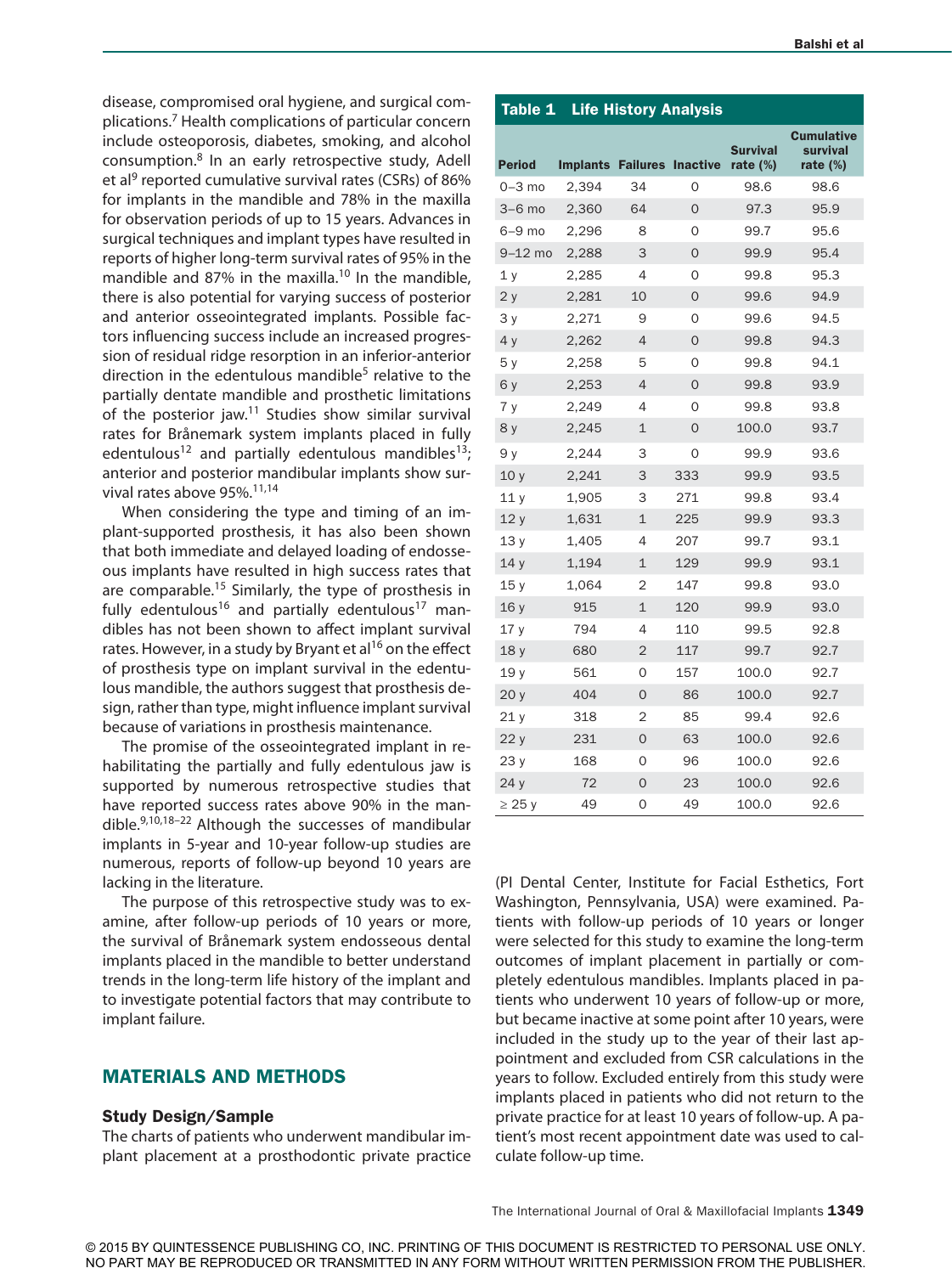#### Study Variables

The following nine study variables were chosen in the present study: *(1)* patient sex, *(2)* patient age at the time of implant placement, *(3)* edentulous vs partially edentulous mandibles, *(4)* implant location (anterior vs posterior), *(5)* loading protocol (immediate vs delayed), *(6)* implant size and type, *(7)* bone quality, *(8)* prosthesis type, and *(9)* multiple vs single implant placement procedure. Study variables were recorded for each implant at the time of implant placement or prosthesis delivery. Patient ages were grouped in cohorts spanning 10-year intervals. Bone quality was classified as types 1 through 4, following the Lekholm and Zarb criteria.21 Anterior teeth included those spanning canine to canine, and posterior teeth included premolars and molars. Mandibular edentulism was defined irrespective of patients' maxillary dentition. Prostheses included in this study were single crowns, fixed partial dentures, acrylic or porcelain full-arch prostheses, and overdentures. The study sample was also divided in two groups: implants that were placed in the presence of multiple implants in the same mandible and implants placed alone to control for the possible confounding factor of the presence of multiple implants in each patient.

# Outcome Variable

The outcome variable was implant CSR. Early failures, defined as those occurring earlier than 10 years from the time of placement, were noted and calculated into CSRs. Failures were recorded at 3-month intervals for the first year after implant placement and at yearly intervals thereafter.

# Data Analyses

Statistical analyses were performed using the Kruskal-Wallis nonparametric test with a 95% confidence level (*P* < .05). The database was maintained using an Excel spreadsheet (Microsoft), and study variables were analyzed using the XLSTAT add-on statistical package.

# RESULTS

A total of 470 patients (5.1 implants per patient; 153 men, 317 women; mean age, 56.62 years; age range, 11 to 86 years) underwent mandibular implant placement between August 1986 and July 2003. A total of 2,394 implants were placed for an overall implant survival rate of 92.6%. Table 1 shows the number of functioning implants and CSRs for each recorded length of time. The majority (55.7%) of failures occurred within the first 6 months of placement.

Of 837 implants placed in men, 67 failed, and of 1,557 implants placed in women, 109 failed, which

resulted in CSRs of 92.0% and 94.5%, respectively (Table 2). No significant differences were found between men and women (*P* > .05). The differences in CSRs for implants placed in patients aged 60 to 69 years (94.6%) and both 40 to 49 years (91.2%) and 50 to 59 years (91.9%) were statistically significant (*P* < .05); however, CSRs for implants in the other patient age groups were similar (*P* > .05) (Table 2). Implants placed in fully and partially edentulous mandibles accounted for 1,482 (61.9% of total) and 912 (38.1% of total), respectively, with CSRs equaling 92.6% and 92.7%, respectively. There were 1,504 (62.8% of total) and 890 (37.2% of total) implants placed in the posterior and anterior aspects of the mandible, respectively. Implants placed posteriorly resulted in a 91.4% CSR while implants placed anteriorly resulted in a 94.7% CSR (Table 2). There was a statistically significant difference (*P* < .05) between CSRs of anterior and posterior implants. Of the 365 (CSR  $=$  94.0%) implants that were immediately loaded with a screw-retained prosthesis, 343 survived, whereas 1,884 of the 2,029 (CSR = 92.4%) implants in delayed-loading cases survived (Table 2). Differences in loading protocol did not result in statistically significant differences with respect to implant CSRs (*P* > .05). With respect to bone quality, however, there was a significant difference ( $P < .05$ ) in the survival rates of implants placed in type 3 bone (93.5%) vs both type 1 (86.2%) and type 4 bone (87.9%). Bone quality was only recorded for 1,173 of the 2,394 (49%) implants placed. This smaller sample size is a result of the lack of data on bone quality during the earlier years of this study (Table 2).

In the current study, 1,385 (57.9% of total) implants supported a full-arch acrylic prosthesis with a CSR of 96.6%. This CSR, in addition to those of implants supporting single crowns ( $CSR = 94.0\%$ ) and fixed partial dentures (CSR = 95.6%) were significantly different (*P* < .05) from the 81.5% CSR seen in the 27 implants (1.1% of total) that supported full-arch porcelain prostheses in seven patients (Table 2). No statistically significant difference was seen between any two CSRs of implants supporting single crowns, fixed partial dentures, full-arch acrylic prostheses, overdentures, or implants that were not loaded. Of all of the implants placed, 82 (46.6%) of the 176 failures did not survive long enough for prosthetic loading. Of the implants placed in this study, 2,326 (97.1% of total) were placed in addition to other implants during the same procedure. The CSRs of implants placed in the presence of other implants (92.8%) and implants placed alone (88.2%) were similar (*P* > .05) (Table 2).

The most common implant size used was the  $3.75 \times 10$ -mm machine-surfaced Brånemark system implant (24.9%). A total of 2,115 (88.3% of total) machine-surfaced and 279 (11.7% of total) rough-surfaced

© 2015 BY QUINTESSENCE PUBLISHING CO, INC. PRINTING OF THIS DOCUMENT IS RESTRICTED TO PERSONAL USE ONLY. NO PART MAY BE REPRODUCED OR TRANSMITTED IN ANY FORM WITHOUT WRITTEN PERMISSION FROM THE PUBLISHER.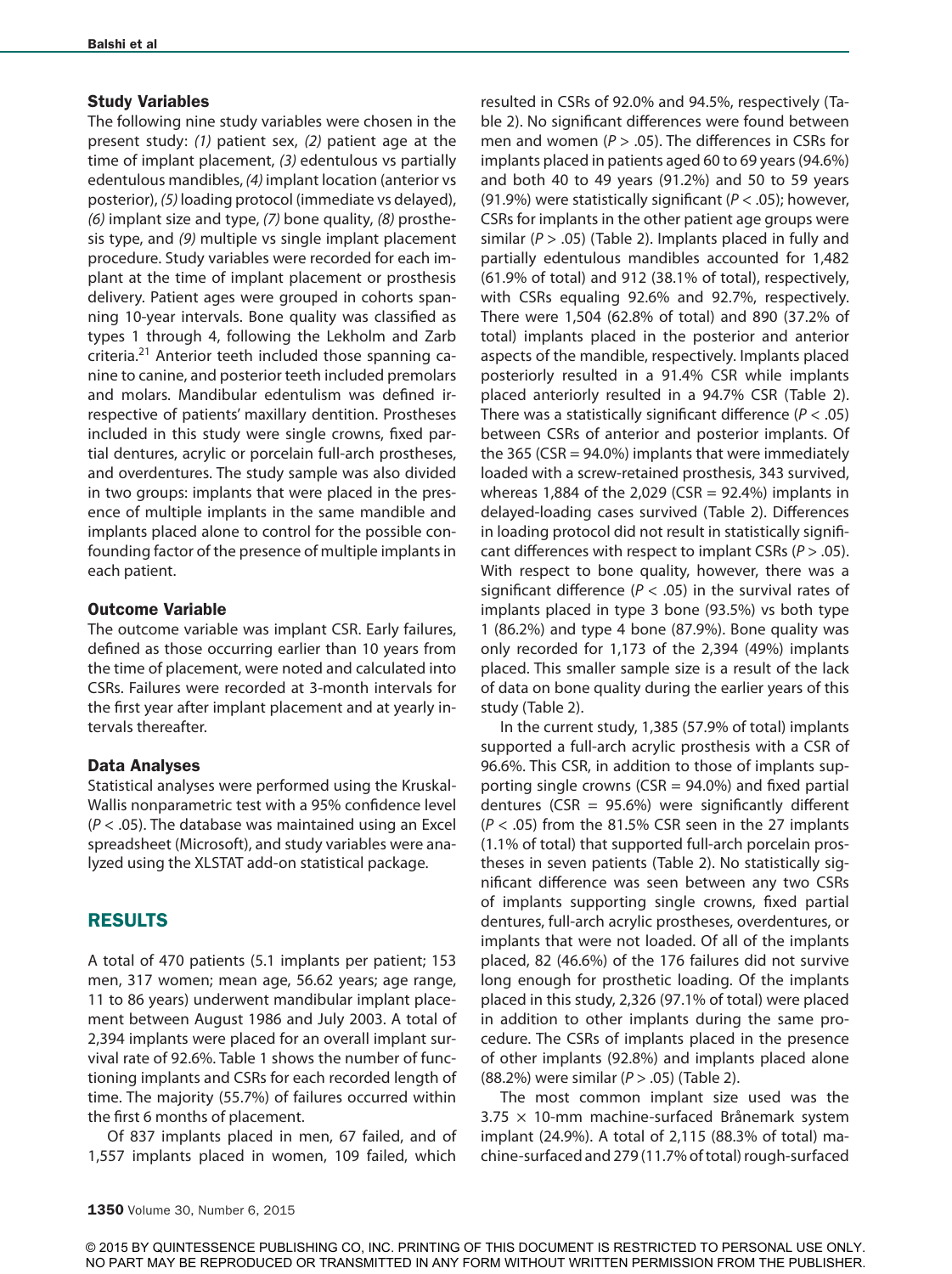| Table <sub>2</sub><br><b>Variables</b>                         | <b>Cumulative Survival Rates for Study</b> |                 |                                    | Table 3<br><b>Surv</b><br><b>Impla</b>                 |
|----------------------------------------------------------------|--------------------------------------------|-----------------|------------------------------------|--------------------------------------------------------|
|                                                                | <b>Implants</b>                            |                 | <b>Cumulative</b><br>survival rate | Implant size and t                                     |
| <b>Variable</b><br>Sex                                         | placed                                     | <b>Failures</b> | (%)                                | 3.75 unknown*                                          |
| Male                                                           | 837                                        | 67              | 92.0                               | $3.3 \times 13$ Mk II                                  |
| Female                                                         | 1,557                                      | 109             | 94.5                               | $3.75 \times 10$                                       |
| Age (y)                                                        |                                            |                 |                                    | 3.75 × 10 MK III                                       |
| $10 - 19$                                                      | 16                                         | $\mathbf 1$     | 93.8                               | 3.75 × 10 MK III T                                     |
| $20 - 29$                                                      | 57                                         | $\overline{7}$  | 87.7                               | $3.75 \times 13$                                       |
| $30 - 39$                                                      | 167                                        | 12              | 92.8                               | $3.75 \times 13$ MK III                                |
| $40 - 49$                                                      | 407                                        | 36              | $91.2*$                            | $3.75 \times 13$ MK III T                              |
| $50 - 59$                                                      | 708                                        | 57              | $91.9^{+}$                         | $3.75 \times 15$                                       |
| $60 - 69$                                                      | 753                                        | 41              | $94.6**^{\dagger}$                 | $3.75 \times 15$ MK III T                              |
| $70 - 79$                                                      | 266                                        | 19              | 92.9                               | $3.75 \times 18$                                       |
| $80 - 89$                                                      | 20                                         | 3               | 85.0                               | $3.75 \times 18$ MK III                                |
| Edentulism                                                     |                                            |                 |                                    | $3.75 \times 18$ MK III T                              |
| Partially edentulous                                           | 912                                        | 67              | 92.7                               |                                                        |
| Fully edentulous                                               | 1,482                                      | 109             | 92.6                               | $3.75 \times 20$                                       |
| Location (tooth no.) <sup>a</sup>                              |                                            |                 |                                    | $3.75 \times 7$                                        |
| Anterior (31-33;                                               | 890                                        | 47              | $94.7*$                            | $3.75 \times 8.5$                                      |
| $41 - 43$<br>Posterior (34-38;                                 | 1,504                                      | 129             | $91.4^*$                           | $3.75 \times 8.5$ MK III                               |
| $44 - 48$                                                      |                                            |                 |                                    | $4 \times 15$                                          |
| Time of loading                                                |                                            |                 |                                    | $4 \times 15$ MK IV TiUF                               |
| Immediate                                                      | 365                                        | 22              | 94.0                               | $4 \times 10$                                          |
| Delayed                                                        | 2,029                                      | 154             | 92.4                               | $4 \times 10$ Ebon                                     |
| <b>Bone quality</b>                                            |                                            |                 |                                    | $4 \times 10$ MK III TIUR                              |
| Type 1                                                         | 65                                         | 9               | 86.2 <sup>§</sup>                  | $4 \times 10$ MK IV                                    |
| Type 2                                                         | 363                                        | 28              | 92.3                               | $4 \times 10$ MK IV TiUF                               |
| Type 3                                                         | 604                                        | 39              | $93.5$ <sup>\$  </sup>             | $4 \times 11.5$ Ebon                                   |
| Type 4                                                         | 141                                        | 17              | 87.9                               | $4 \times 13$                                          |
| <b>Prosthesis</b>                                              |                                            |                 |                                    | $4 \times 13$ MK III                                   |
| Single crown                                                   | 218                                        | 13              | 94.0                               | $4 \times 13$ MK III TIUF                              |
| Fixed partial                                                  | 662                                        | 29              | 95.6**                             | $4 \times 13$ MK IV                                    |
| Full arch: acrylic                                             | 1,385                                      | 47              | 96.6††                             | $4 \times 13$ MK IV TiUF                               |
| Full arch: porcelain                                           | 27                                         | 5               | $81.5$ <sup>1**††</sup>            | $4 \times 13$ RP Ebon                                  |
| Overdenture                                                    | 12                                         | 0               | 100                                | $4 \times 15$ Ebon                                     |
| Not loaded                                                     | 8                                          | 0               | 100                                | $4 \times 15$ MK III TiUF                              |
| Failed before loading                                          | 82                                         | 82              | 0                                  | $4 \times 18$                                          |
| <b>Multiple implants</b>                                       |                                            |                 |                                    |                                                        |
| Yes                                                            | 2,326                                      | 168             | 92.8                               | $4 \times 18$ Ebon                                     |
| No<br>$*P < .05$ for patients aged 40-49 years vs 60-69 years. | 68                                         | 8               | 88.2                               | $4 \times 18$ MK III TiUF<br>$4 \times 18$ MK IV TillE |

# ival Rates of Brånemark System ants Based on Size and Type

| Implant size and type          | <b>Sample</b><br>(%) | No. of<br>implants | No. of<br>failures | <b>Survival</b><br>rate $(\%)$ |
|--------------------------------|----------------------|--------------------|--------------------|--------------------------------|
| 3.75 unknown*                  | 1.9                  | 45                 | 0                  | 100                            |
| $3.3 \times 13$ Mk II          | 0.1                  | $\overline{2}$     | $\mathbf 0$        | 100                            |
| $3.75 \times 10$               | 24.9                 | 597                | 40                 | 93.3                           |
| 3.75 × 10 MK III               | 0.3                  | 8                  | $\mathbf{O}$       | 100.0                          |
| $3.75 \times 10$ MK III TiURP  | 1.3                  | 32                 | 2                  | 93.8                           |
| $3.75 \times 13$               | 10.4                 | 250                | 20                 | 92.0                           |
| $3.75 \times 13$ MK III        | 0.5                  | 11                 | 0                  | 100                            |
| $3.75 \times 13$ MK III TIURP  | 1.1                  | 27                 | $\mathbf 0$        | 100                            |
| $3.75\times15$                 | 16.2                 | 388                | 33                 | 91.5                           |
| $3.75 \times 15$ MK III TiURP  | 2.1                  | 51                 | 3                  | 94.1                           |
| $3.75 \times 18$               | 9.6                  | 229                | 11                 | 95.2                           |
| 3.75 × 18 MK III               | 0.0                  | 1                  | $\mathbf 0$        | 100                            |
| $3.75 \times 18$ MK III TiURP  | 1.6                  | 38                 | 1                  | 97.4                           |
| $3.75 \times 20$               | 3.6                  | 87                 | 6                  | 93.1                           |
| $3.75 \times 7$                | 2.8                  | 67                 | 8                  | 88.1                           |
| $3.75 \times 8.5$              | 3.5                  | 84                 | 11                 | 86.9                           |
| $3.75 \times 8.5$ MK III TiURP | 0.2                  | 5                  | 0                  | 100                            |
| $4 \times 15$                  | 1.4                  | 33                 | 0                  | 100                            |
| $4\times15$ MK IV TiURP        | 0.6                  | 14                 | 0                  | 100                            |
| $4 \times 10$                  | 4.4                  | 106                | 18                 | 83.0                           |
| $4 \times 10$ Ebon             | 0.6                  | 15                 | 0                  | 100                            |
| $4\times10$ MK III TiURP       | 0.2                  | 5                  | 0                  | 100                            |
| 4 × 10 MK IV                   | 0.2                  | 5                  | 0                  | 100                            |
| $4 \times 10$ MK IV TiURP      | 2.3                  | 54                 | 3                  | 94.4                           |
| $4\times 11.5$ Ebon            | 0.0                  | 1                  | 0                  | 100                            |
| $4 \times 13$                  | 1.6                  | 38                 | 5                  | 86.8                           |
| 4 × 13 MK III                  | 0.1                  | 2                  | 0                  | 100                            |
| $4 \times 13$ MK III TIURP     | 0.2                  | 4                  | 0                  | 100                            |
| 4 × 13 MK IV                   | 0.2                  | 4                  | 0                  | 100                            |
| $4\times13$ MK IV TiURP        | 0.3                  | 6                  | 0                  | 100                            |
| $4 \times 13$ RP Ebon          | 0.1                  | 2                  | 0                  | 100                            |
| $4 \times 15$ Ebon             | 0.1                  | $\overline{2}$     | $\mathbf{1}$       | 50.0                           |
| $4\times15$ MK III TiURP       | 0.3                  | 7                  | 0                  | 100                            |
| $4 \times 18$                  | 1.0                  | 23                 | 1                  | 95.7                           |
| $4\times18$ Ebon               | 0.1                  | 2                  | 2                  | 0                              |
| $4 \times 18$ MK III TiURP     | 0.3                  | 6                  | 0                  | 100                            |
| $4 \times 18$ MK IV TiURP      | 0.5                  | 12                 | 0                  | 100                            |
| $4 \times 7$                   | 0.3                  | 6                  | 1                  | 83.3                           |
| $4 \times 7$ MK IV TiURP       | 0.1                  | 2                  | 0                  | 100                            |
| $4 \times 7$ RP Ebon           | 0.1                  | 2                  | 0                  | 100                            |
| $4 \times 8.5$                 | 0.3                  | 8                  | 0                  | 100                            |
| $4 \times 8.5$ MK III TiURP    | 0.2                  | 5                  | 0                  | 100                            |
| $4 \times 8.5$ MK IV TiURP     | 0.5                  | 11                 | 0                  | 100                            |

†*P* < .05 for patients aged 50–59 years vs 60–69 years.

‡*P* < .05 for anterior vs posterior mandibular implants.

§ $P < .05$  for implants in type 1 vs type 3 bone.

∙ *P* < .05 for implants in type 3 vs type 4 bone.

¶*P* < .05 for single-crown vs full-arch porcelain prostheses.

\*\**P* < .05 for fixed partial dentures vs full-arch porcelain prostheses. ††*P* < .05 for full-arch acrylic vs full-arch porcelain prostheses.

aFDI tooth-numbering system.

\*Length unknown for diameter indicated.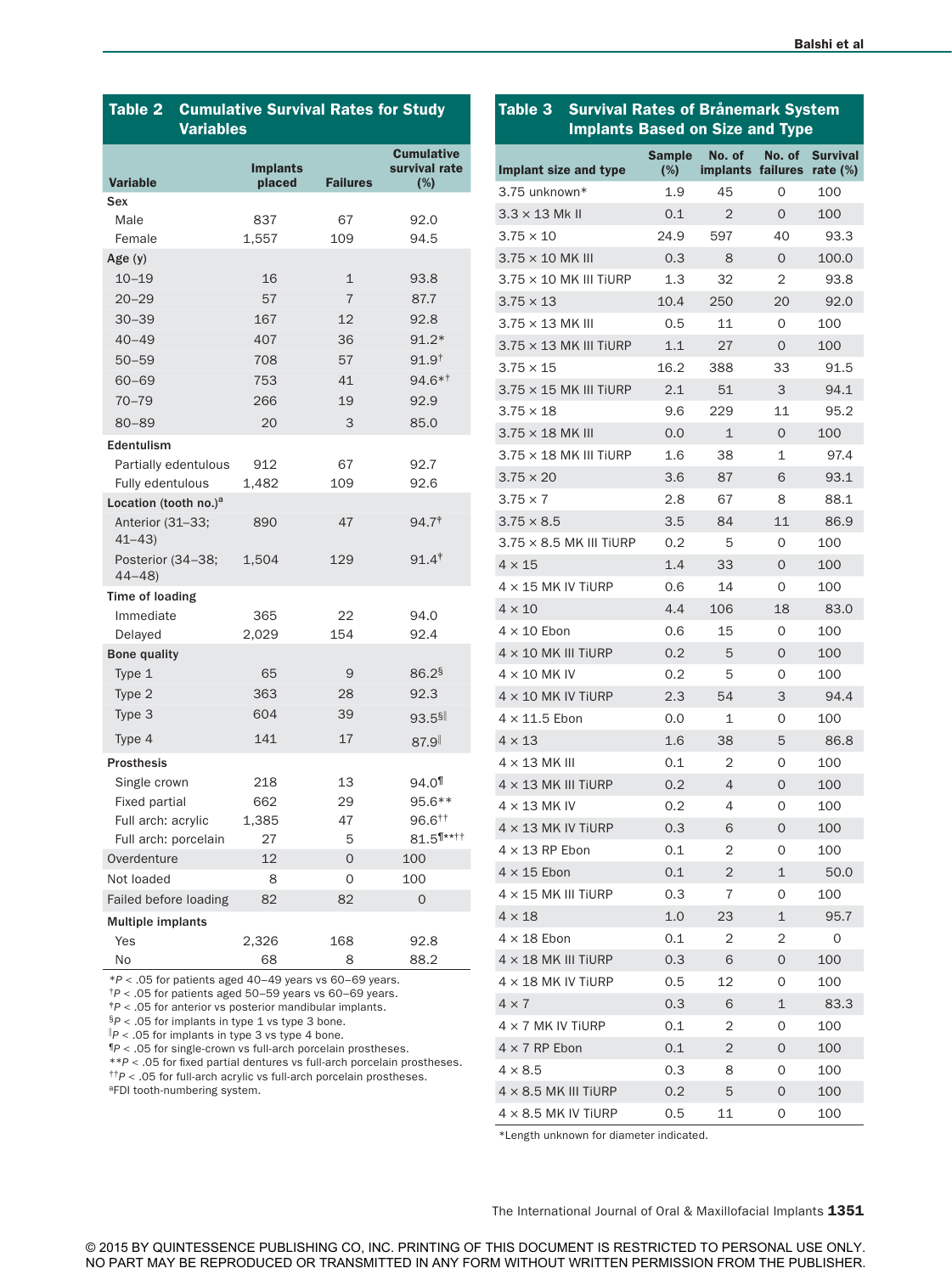| Table 3<br><b>Continued Survival Rates of</b><br>Brånemark System Implants Based<br>on Size and Type |                      |                             |              |                                |  |  |
|------------------------------------------------------------------------------------------------------|----------------------|-----------------------------|--------------|--------------------------------|--|--|
| Implant size and type                                                                                | <b>Sample</b><br>(%) | No. of<br>implants failures | No. of       | <b>Survival</b><br>rate $(\%)$ |  |  |
| $5.5 \times 10$ MK II                                                                                | 0.1                  | $\mathcal{P}$               | $\Omega$     | 100                            |  |  |
| $5.5 \times 13$ MK II WP                                                                             | 0.1                  | $\overline{2}$              | $\Omega$     | 100                            |  |  |
| $5 \times 10$                                                                                        | 1.5                  | 35                          | 5            | 85.7                           |  |  |
| $5 \times 10$ Ebon WP                                                                                | 0.1                  | $\overline{2}$              | 1            | 50                             |  |  |
| $5 \times 10$ MK II WP                                                                               | 0.3                  | $\overline{7}$              | $\mathbf{1}$ | 85.7                           |  |  |
| $5 \times 12$                                                                                        | 1.1                  | 27                          | 1            | 96.3                           |  |  |
| $5 \times 12$ RP                                                                                     | 0.3                  | 6                           | $\Omega$     | 100                            |  |  |
| $5 \times 13$                                                                                        | 0.1                  | $\mathcal{P}$               | $\Omega$     | 100                            |  |  |
| $5 \times 13$ Ebon WP                                                                                | 0.1                  | $\overline{2}$              | $\Omega$     | 100                            |  |  |
| $5 \times 13$ MK II WP                                                                               | 0.1                  | $\mathcal{P}$               | $\Omega$     | 100                            |  |  |
| $5 \times 6$                                                                                         | 0.2                  | 4                           | $\mathbf{1}$ | 75                             |  |  |
| $5 \times 8$                                                                                         | 0.3                  | 6                           | $\mathbf 1$  | 83.3                           |  |  |

\*Length unknown for diameter indicated.

(TiUnite anodized) implants were placed, with CSRs of 92.1% and 96.8%, respectively. This difference in CSRs was statistically significant (*P* < .05). Table 3 contains a distribution of the implants placed and data related to implant survival. Figure 1 displays a fully edentulous patient who was followed for 25 years, and Figs 2 and 3 are examples of two partially edentulous patients who were followed for 22 years.

#### **DISCUSSION**

The Brånemark system implant CSRs of 94.1% after 5 years and 93.5% after 10 years observed in the current report were similar to the survival rates observed in previous retrospective studies over similar lifespans. $9,10,18-22$  In addition, the survival rate after 10 or more years of follow-up for the Brånemark system implants used in this study were all above 90%, exceeding the benchmark for success established by the 1982 Conference on Osseointegration in Clinical Dentistry.6 Nevertheless, the 5-year CSR for Brånemark system implants (94.1%) was 0.9% below the Conference's standard of a 95% survival rate after 5 years of follow-up. For all implants placed in this study, the CSR of 95.9% after 6 months of follow-up dropped to 92.6% at 25 or more years of follow-up. This small change in survival rate over 25 years is suggestive of a very successful prognosis after a critical 6-month period, which may endure decades of function. These observations are consistent with early studies on osseointegration that showed that a healing period of 3 to 6 months is necessary for successful osseointegration and that the majority of failures occur during this time. $1/2$ 

The long-term follow-up data after 10 to 25 or more years in this study were also consistent with data from previous retrospective studies showing no significant correlation between implant failure and sex,<sup>21</sup> age,<sup>22</sup> loading time, $15,23$  and degree of edentulism. $12,13$  Conversely, the present study found a significant difference between CSRs with respect to implant location. Although the survival rates of implants in the anterior and posterior mandible were high (94.7% and 91.4%, respectively), in concurrence with previous studies,  $11,14,24$  the present study findings are also consistent with those of Tolstunov<sup>25</sup> that proposed an approximately 4% difference between survival rates in the anterior and posterior mandible. It is suggested that this difference may be the result of increased susceptibility to ischemia in the posterior mandible relative to the anterior mandible. However, Balshe et al<sup>26</sup> suggested that although there are differences in anterior and posterior survival rates with smooth-surfaced implants, the data do not support a correlation between anatomical location and implant failure with roughsurfaced implants. The correlation found in the present study between location and failure is supported by the disproportionate amount of smooth-surfaced implants placed (Table 3). Likewise, the present data support increased performance of rough-surfaced implants (CSR =  $96.8\%$ ) relative to smooth-surfaced implants (CSR = 92.1%).

Statistically significant differences were also found in CSRs of type 3 and type 1 bone as well as type 3 and type 4 bone. These data are partially consistent with the link between type 4 bone and lower success rates,<sup>22,27</sup> but do not support findings in the literature of similar survival rates for implants placed in types 1, 2, and 3 bone. $22,28$  Likewise, the significantly higher CSR of the implants placed supporting single crowns, fixed bridges, and full-arch acrylic prostheses relative to the 27 implants that supported full-arch porcelain prostheses (1.1% of total) may not be suggestive of any major trend because these 27 units supported only seven patients in this study.

Factors such as surgical complications, osteoporosis, poor oral hygiene, tobacco use, and diabetes are among some additional variables that may lead to failure. However, these variables were not included in the present study because the records for these variables 10 to 25 years ago were not as categorically charted as they are today; therefore, the data were insufficient to provide meaningful results. Nevertheless, it is unlikely that any one factor might play an overriding role in predicting the success of an implant. Rather, myriad host-specific and environmental factors likely contribute, in various combinations, to osseointegration failure. Future studies might focus on identifying distinct combinations of such factors.

© 2015 BY QUINTESSENCE PUBLISHING CO, INC. PRINTING OF THIS DOCUMENT IS RESTRICTED TO PERSONAL USE ONLY. NO PART MAY BE REPRODUCED OR TRANSMITTED IN ANY FORM WITHOUT WRITTEN PERMISSION FROM THE PUBLISHER.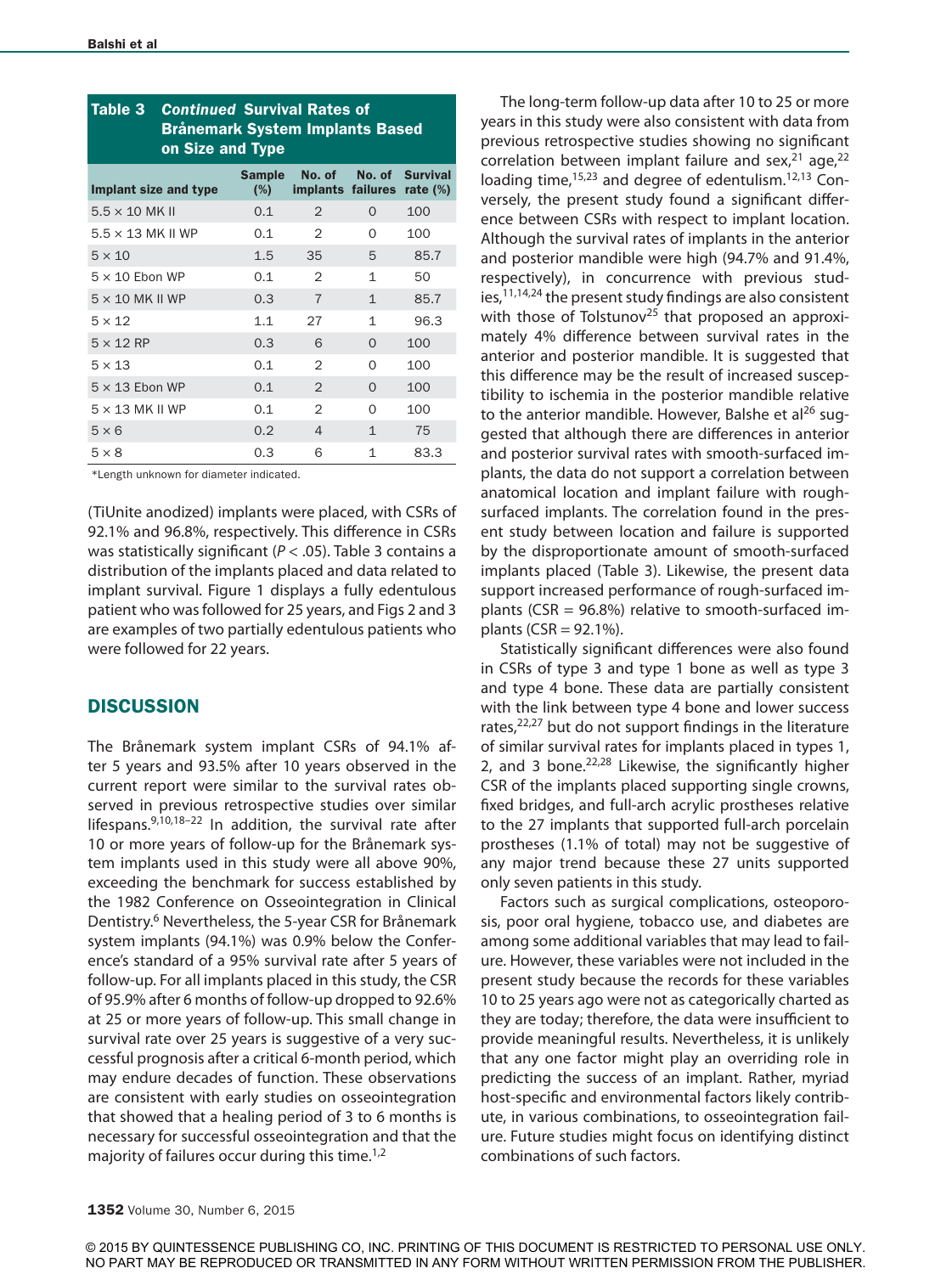

Fig 1 Panoramic radiographs of a patient who underwent mandibular complete arch rehabilitation with Brånemark system implants in 1987. The radiographs were taken at *(a)* implant placement, *(b)*  abutment connection, *(c)* definitive prosthesis delivery, *(d)* 19-year follow-up, and *(e)* 25-year follow-up.









Fig 2 Panoramic radiographs of a patient who underwent bilateral mandibular posterior rehabilitation with Brånemark system implants in 1991. The radiographs were taken at *(a)* implant placement, *(b)*  definitive impression, *(c)* definitive prosthesis delivery, and *(d)* 22-year follow-up.









Fig 3 Panoramic radiographs of a patient who underwent mandibular left posterior rehabilitation with Brånemark system implants in 1989. The radiographs were taken at *(a)* implant placement, *(b)* abutment connection, *(c)*  definitive prosthesis delivery, *(d)* 12-year follow-up, and *(e)* 22-year follow-up.



The International Journal of Oral & Maxillofacial Implants 1353

© 2015 BY QUINTESSENCE PUBLISHING CO, INC. PRINTING OF THIS DOCUMENT IS RESTRICTED TO PERSONAL USE ONLY. NO PART MAY BE REPRODUCED OR TRANSMITTED IN ANY FORM WITHOUT WRITTEN PERMISSION FROM THE PUBLISHER.

c defined a set of  $\mathbf d$  defined a set of  $\mathbf d$  , and  $\mathbf e$